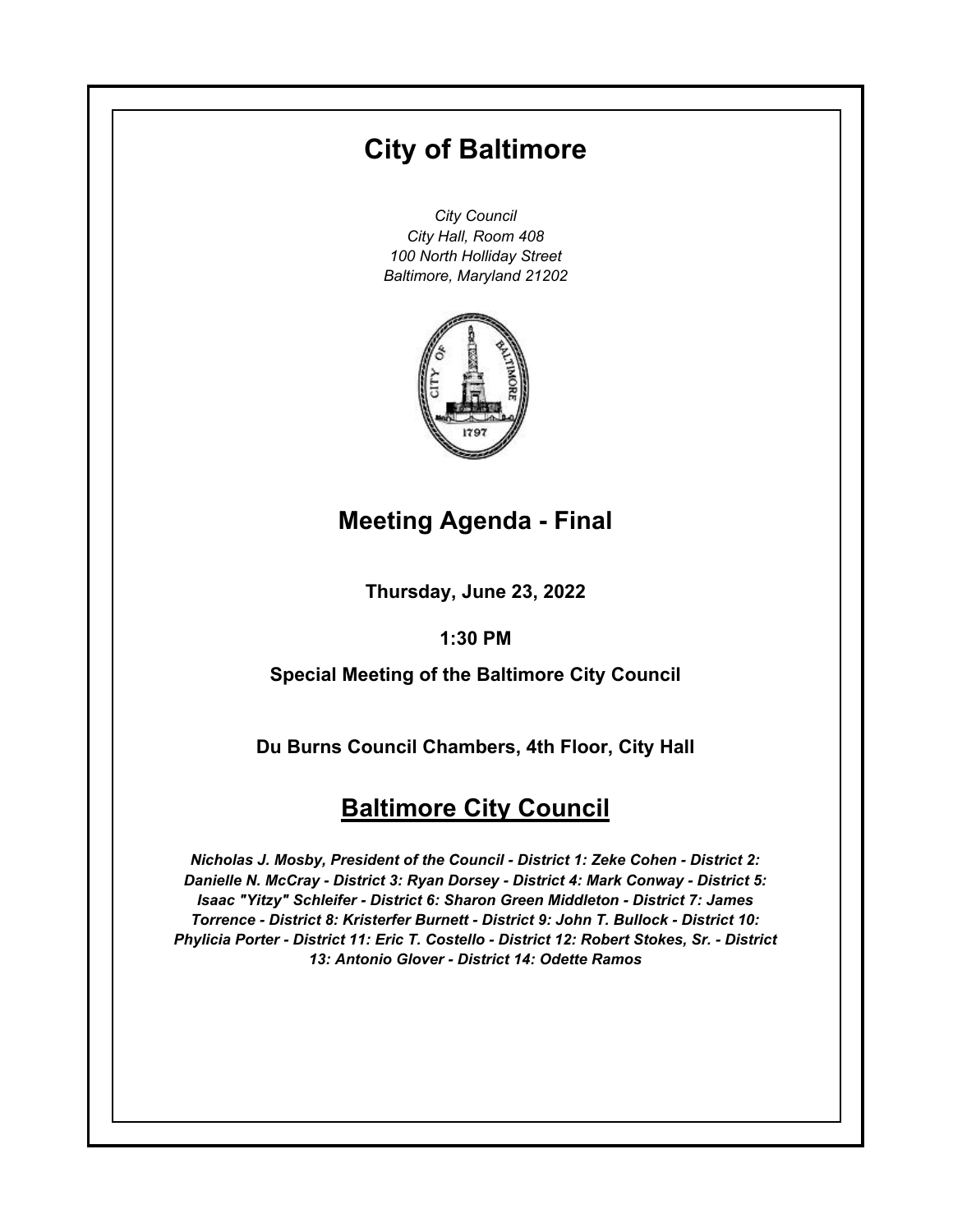#### **Call to Order**

## **Pledge of Allegiance**

**Roll Call**

## **Communications from the Mayor**

#### **2R Second Reader**

| 22-0235           | Ordinance of Estimates for the Fiscal Year Ending June 30, 2023<br>For the purpose of providing the appropriations estimated to be needed by each<br>agency of the City of Baltimore for operating programs and capital projects during the<br>Fiscal 2023 year.                                                                                                                                                                           |
|-------------------|--------------------------------------------------------------------------------------------------------------------------------------------------------------------------------------------------------------------------------------------------------------------------------------------------------------------------------------------------------------------------------------------------------------------------------------------|
| <b>Sponsors:</b>  | City Council President (Administration)                                                                                                                                                                                                                                                                                                                                                                                                    |
|                   | RECOMMEND FAVORABLE WITH AMENDMENTS                                                                                                                                                                                                                                                                                                                                                                                                        |
| 22-0236           | <b>Annual Property Tax - Fiscal Year 2023</b><br>For the purpose of providing a tax for the use of the Mayor and City Council of<br>Baltimore for the period July 1, 2022, through June 30, 2023; and setting the<br>semiannual payment service charge for that period.                                                                                                                                                                    |
| <u> Sponsors:</u> | City Council President (Administration)                                                                                                                                                                                                                                                                                                                                                                                                    |
|                   | <b>RECOMMEND FAVORABLE</b>                                                                                                                                                                                                                                                                                                                                                                                                                 |
| 22-0237           | <b>Operating Budget for the Baltimore City Board of School Commissioners for</b><br>the Fiscal Year Ending June 30, 2023<br>For the purpose of approving the budget estimated to be needed for the Baltimore<br>City Board of School Commissioners for operating programs during Fiscal 2023;<br>providing for certification of the approved budget to the State Superintendent of<br>Schools; and providing for a special effective date. |
| <u>Sponsors:</u>  | <b>City Council President (Administration)</b>                                                                                                                                                                                                                                                                                                                                                                                             |
|                   | <b>RECOMMEND FAVORABLE</b>                                                                                                                                                                                                                                                                                                                                                                                                                 |

## **3R Third Reader**

## *Third Reader (requires invocation of CC Rule 12-1 for same day advance from 2nd to 3rd Reader)*

| 22-0235          | Ordinance of Estimates for the Fiscal Year Ending June 30, 2023                        |
|------------------|----------------------------------------------------------------------------------------|
|                  | For the purpose of providing the appropriations estimated to be needed by each         |
|                  | agency of the City of Baltimore for operating programs and capital projects during the |
|                  | Fiscal 2023 year.                                                                      |
| <b>Sponsors:</b> | <b>City Council President (Administration)</b>                                         |